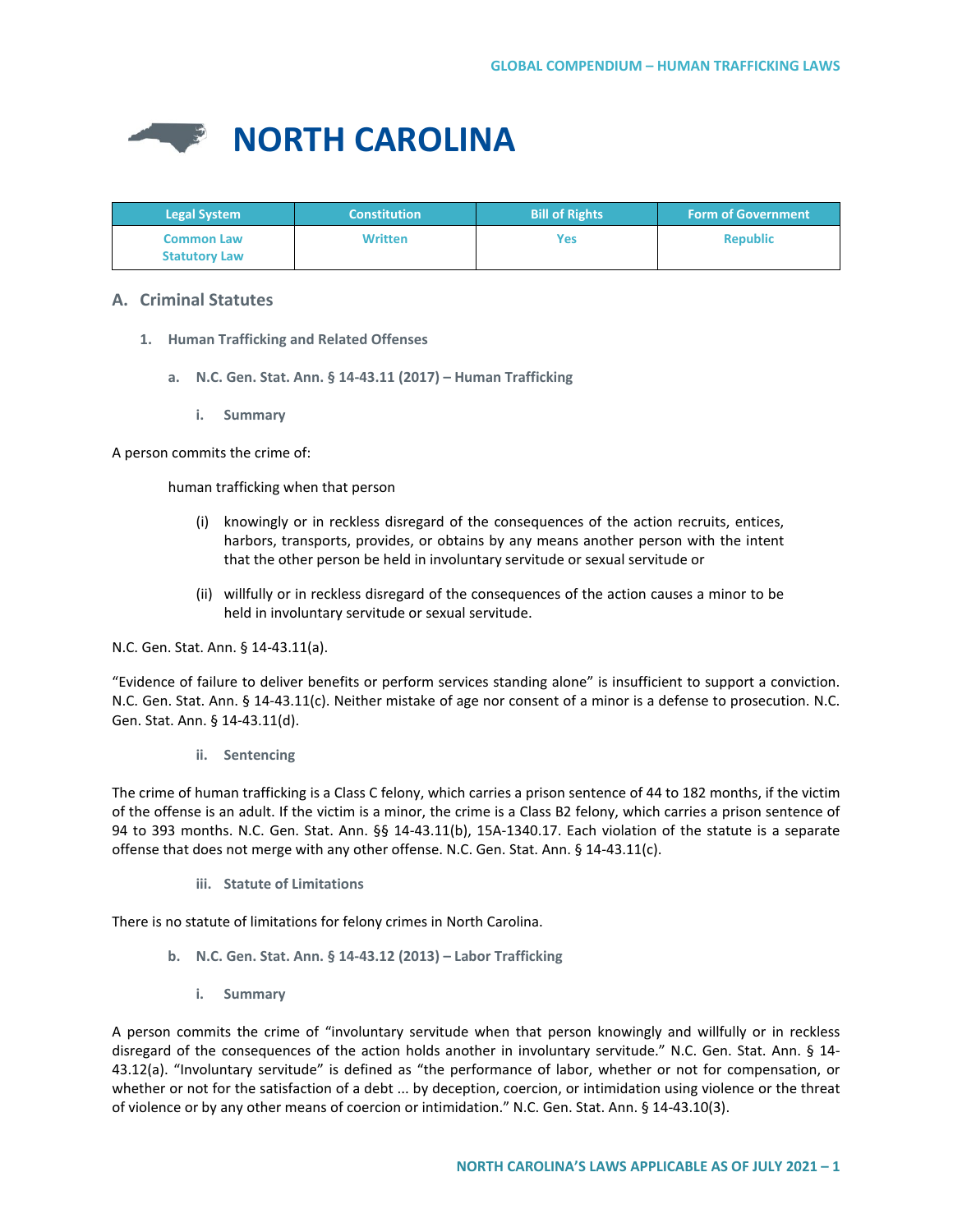"Evidence of failure to deliver benefits or perform services standing alone" is insufficient to support a conviction. N.C. Gen. Stat. Ann. § 14-43.12(c). Neither mistake of age nor consent of a minor is a defense to prosecution. N.C. Gen. Stat. Ann. § 14-43.12(c1).

"If any person reports a violation of this section, which violation arises out of any contract for labor, to any party to the contract, the party shall immediately report the violation to the sheriff of the county in which the violation is alleged to have occurred for appropriate action." N.C. Gen. Stat. Ann. § 14-43.12(e).

**ii. Sentencing**

The crime of involuntary servitude is a Class F felony, which carries a prison sentence of 10 to 41 months, if the victim of the offense is an adult. If the victim is a minor, the crime is a Class C felony, which carries a prison sentence of 44 to 182 months. N.C. Gen. Stat. Ann. §§ 14-43.12(b), 15A-1340.17. Each violation of the statute is a separate offense that does not merge with any other offense. N.C. Gen. Stat. Ann. § 14-43.12(c).

A violation of the reporting obligation under N.C. Gen. Stat. Ann. § 14-43.12(e) is a Class 1 misdemeanor. N.C. Gen. Stat. Ann. § 14-43.12(e).

### **iii. Statute of Limitations**

There is no statute of limitations for felony crimes in North Carolina. A misdemeanor generally must be charged within two years of the commission of the crime. N.C. Gen. Stat. Ann. § 15-1.

- **c. N.C. Gen. Stat. Ann. § 14-43.13 (2019) – Sexual Servitude** 
	- **i. Summary**

A person commits the crime "of sexual servitude when that person knowingly or in reckless disregard of the consequences of the action subjects, maintains, or obtains another for purposes of sexual servitude." N.C. Gen. Stat. Ann. § 14-43.13(a). Sexual servitude is defined as (a) "any sexual activity ... for which anything of value is directly or indirectly given, promised to, or received by any person, which conduct is induced or obtained from a person under the age of 18 years," or (b) "any sexual activity ... that is performed or provided by any person, which conduct is induced or obtained by coercion or deception or which conduct is induced or obtained from a person under the age of 18 years." N.C. Gen. Stat. Ann. § 14-43.10(a)(5).

"Evidence of failure to deliver benefits or perform services standing alone" is insufficient to support a conviction for sexual servitude. N.C. Gen. Stat. Ann. § 14-43.13(c). Neither mistake of age nor consent of a minor is a defense to such a prosecution. N.C. Gen. Stat. Ann. § 14-43.13(b1).

**ii. Sentencing**

The crime of sexual servitude is a Class D felony if the victim of the offense is an adult, and the crime carries a prison sentence of 38 to 160 months. If the victim is a minor, the defendant commits a Class C felony and may be sentenced to imprisonment for 44 to 182 months. N.C. Gen. Stat. Ann. §§ 14-43.13(b), 15A-1340.17. Each violation of the statute is a separate offense that does not merge with any other offense. N.C. Gen. Stat. Ann. § 14-43.13(c).

**iii. Statute of Limitations**

There is no statute of limitations for felony crimes in North Carolina.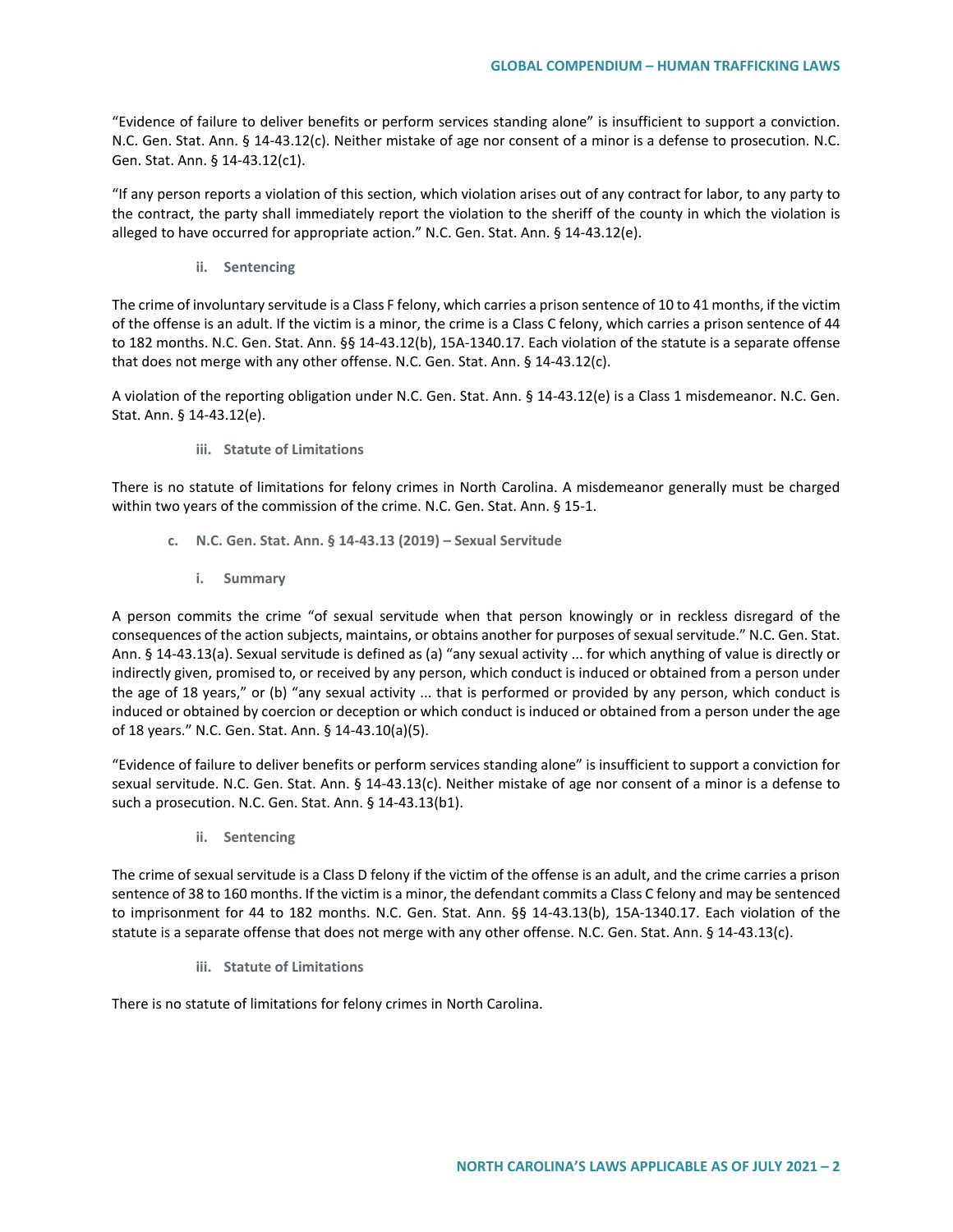- **d. N.C. Gen. Stat. Ann. § 14-43.14 (2012) – Unlawful Sale, Surrender, or Purchase of a Minor**
	- **i. Summary**

A person commits an unlawful sale, surrender, or purchase of a minor when that person:

acting with willful or reckless disregard for the life or safety of a minor, participates in any of the following: the acceptance, solicitation, offer, payment, or transfer of any compensation, in money, property, or other thing of value, at any time, by any person in connection with the unlawful acquisition or transfer of the physical custody of a minor, except as ordered by the court.

N.C. Gen. Stat. Ann. § 14-43.14(a). A violation of this section is a lesser included offense of the crime of human trafficking. N.C. Gen. Stat. Ann. § 14-43.14(d).

**ii. Sentencing**

The crime of an unlawful sale, surrender, or purchase of a minor is a Class F felony, which carries a prison sentence of 10 to 41 months and a minimum fine of USD 5,000. Each subsequent violation is a Class F felony and carries a minimum fine of USD 10,000. N.C. Gen. Stat. Ann. §§ 14-43.14(b), 15A-1340.17.

The sentencing court shall consider whether a person convicted of the unlawful sale, surrender, or purchase of a minor is a danger to the community and whether requiring the convicted person to register as a sex offender would further the purposes of the sex offender registry statute. N.C. Gen. Stat. Ann. § 14-43.14(e). If so, then the court shall order registration. N.C. Gen. Stat. Ann. 14-43.14(e).

**iii. Statute of Limitations**

There is no statute of limitations for felony crimes in North Carolina.

**e. N.C. Gen. Stat. Ann. § 14-43.16(a) – Affirmative Defense**

It is an affirmative defense to a prosecution for human trafficking, involuntary servitude, sexual servitude, or the unlawful sale, surrender, or purchase of a minor that the person charged was a victim at the time of the offense and was coerced or deceived into committing the offense as a direct result of the person's status as a victim. N.C. Gen. Stat. Ann. § 14-43.16(a).

**f. N.C. Gen. Stat. Ann. § 14-43.20(a) – Restitution**

Restitution for a victim is mandatory upon conviction of human trafficking, labor trafficking, or sexual servitude. N.C. Gen. Stat. Ann. § 14-43.20(a). The minimum amount of restitution owed is the "amount equal to the value of the victim's labor as guaranteed under the Minimum Wage Law and overtime provisions of the Fair Labor Standards Act." N.C. Gen. Stat. Ann. § 14-43.20(a). The court may also order the defendant to pay:

any other amount of loss identified, including the gross income or value to the defendant of the victim's labor or services and any costs reasonably certain to be incurred by or on behalf of the victim for medical care, psychological treatment, temporary housing, transportation, funeral services, and any other services designed to assist a victim recover.

N.C. Gen. Stat. Ann. § 14-43.20(a).

**g. N.C. Gen. Stat. Ann. § 14-43.20 (2018) – Forfeiture**

A person who commits human trafficking, labor trafficking, or sexual servitude shall forfeit to the state any money or any other property or interest in property acquired by the offense, including any profits, gain, remuneration, or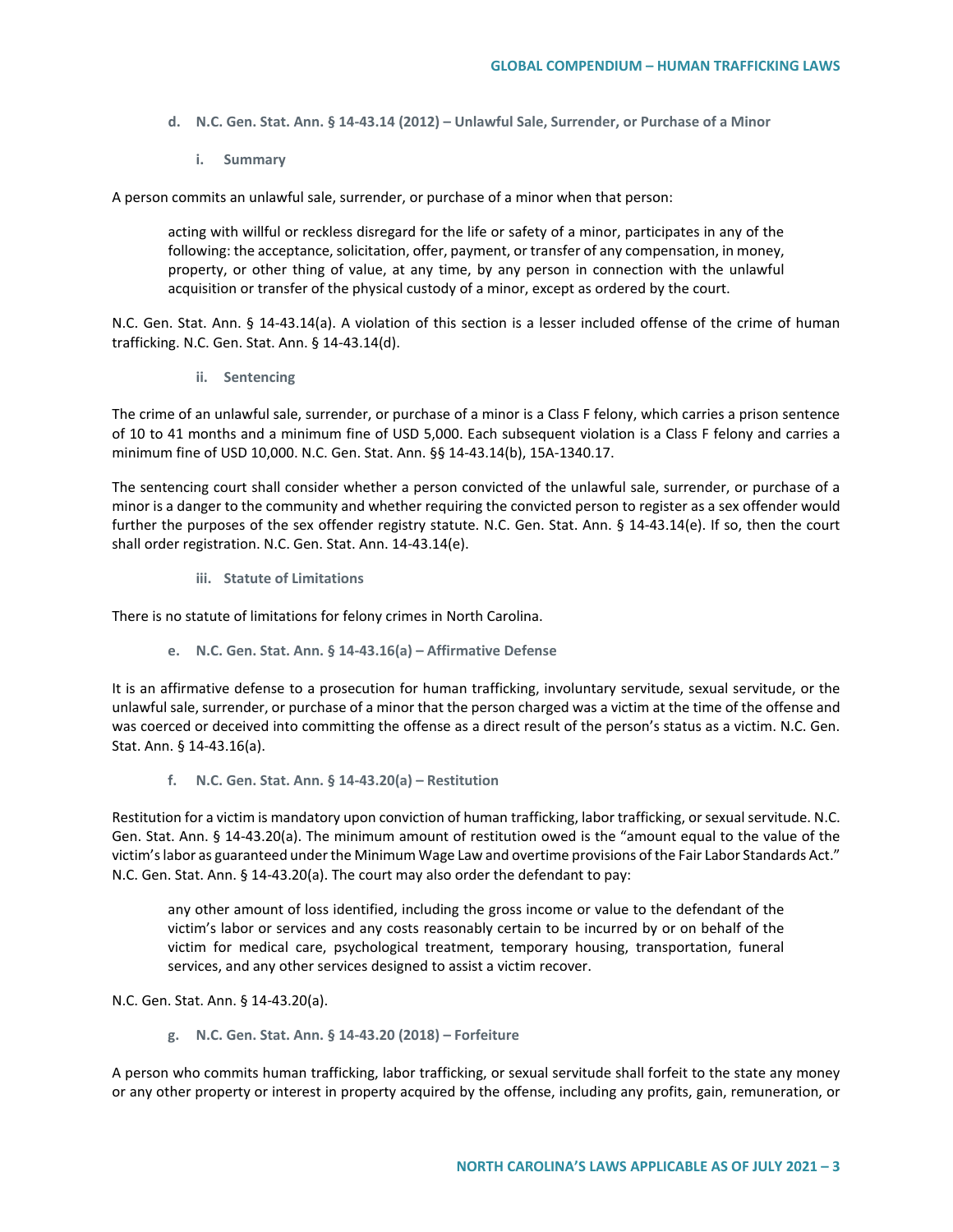compensation directly or indirectly collected by or accruing to any offender. N.C. Gen. Stat. Ann. §§ 14-43.20(e), 14- 2.3. A District Attorney or the Attorney General of North Carolina must bring any lawsuit to recover that property within three years from the date of conviction for the offense. N.C. Gen. Stat. Ann. § 14-2.3.

**h. N.C. Gen. Stat. Ann. § 7B-101 (2019) – Abused Children and Trafficking**

North Carolina's child protection statutes include victims of human trafficking, involuntary servitude, and sexual servitude within the definition of "abused" children.

**i. N.C. Gen. Stat. Ann. §§ 15B-2** *et seq***. (2017) – Crime Victims Compensation Act** 

Eligible claimants under North Carolina's Crime Victims Compensation Act, when certain requirements are met, include trafficking victims as well as "[a] person who was convicted of a first offense [for prostitution] and whose participation in the offense was a result of having been a trafficking victim." A claimant may not be the offender or an accomplice of the offender who committed the criminally injurious conduct. N.C. Gen. Stat. Ann. § 15B-2.

**j. N.C. Gen. Stat. Ann. § 14-43.11(d) – Public Benefits and Services for Non-Legal Resident Victims**

North Carolina's human trafficking statute also provides that victims of human trafficking who are not legal residents are eligible for the public benefits and services of all state agencies so long as the victim would otherwise be eligible for the benefit. Such eligibility terminates when "the victim's eligibility to remain in the United States is terminated under federal law." N.C. Gen. Stat. Ann. § 14-43.11(d).

**k. N.C. Gen. Stat. Ann. § 14-204 (2013); N.C. Gen. Stat. Ann. § 14-205.1 (2018) – Immunity from Prosecution for Minors**

If it is determined that a person suspected of or charged with prostitution is a minor, that person "shall be immune from prosecution ... and shall instead be taken into temporary protective custody as an undisciplined juvenile." N.C. Gen. Stat. Ann. § 14-204(c). A law enforcement officer who takes a minor into custody pursuant to this section shall immediately report an allegation of a violation of the human trafficking or sexual servitude laws to the Department of Social Services in the county where the minor resides or is found, which shall commence an initial investigation into child abuse or child neglect within 24 hours. N.C. Gen. Stat. Ann. § 14-204(c). Similar protections exist for a minor charged with or suspected of solicitation of a prostitute under N.C. Gen. Stat. Ann. § 14-205.1(b).

**l. N.C. Gen. Stat. Ann. § 15A-1416.1 (2019) – Vacatur of Nonviolent Offense Conviction** 

If a person has: (1) been convicted of a nonviolent offense; and (2) the participation in the offense was a result of having been a victim of human trafficking under N.C. Gen. Stat. Ann. § 14-43.11, sexual servitude under N.C. Gen. Stat. Ann. § 14-43.13, or the federal Trafficking Victims Protection Act (22 U.S.C. § 7102(13)), then such person may file a motion to vacate the nonviolent offense conviction at any time following the conviction. N.C. Gen. Stat. Ann. §§ 15A-1415(b)(10), 15A-1416.1.

The motion to vacate must state why the facts giving rise to the motion were not raised before the trial court and:

shall be made with due diligence after the defendant has ceased to be a victim of such trafficking or has sought services for victims of such offenses, subject to reasonable concerns for the safety of the defendant, family members of the defendant, or other victims of such trafficking that may be jeopardized by the bringing of such motion or for other reasons consistent with the purpose of this section.

N.C. Gen. Stat. Ann. § 15A-1416.1(a).

The court may grant the motion if it finds that the person demonstrated that the violation was a result of having been a victim of human trafficking or sexual servitude. N.C. Gen. Stat. Ann. § 15A-1416.1(b).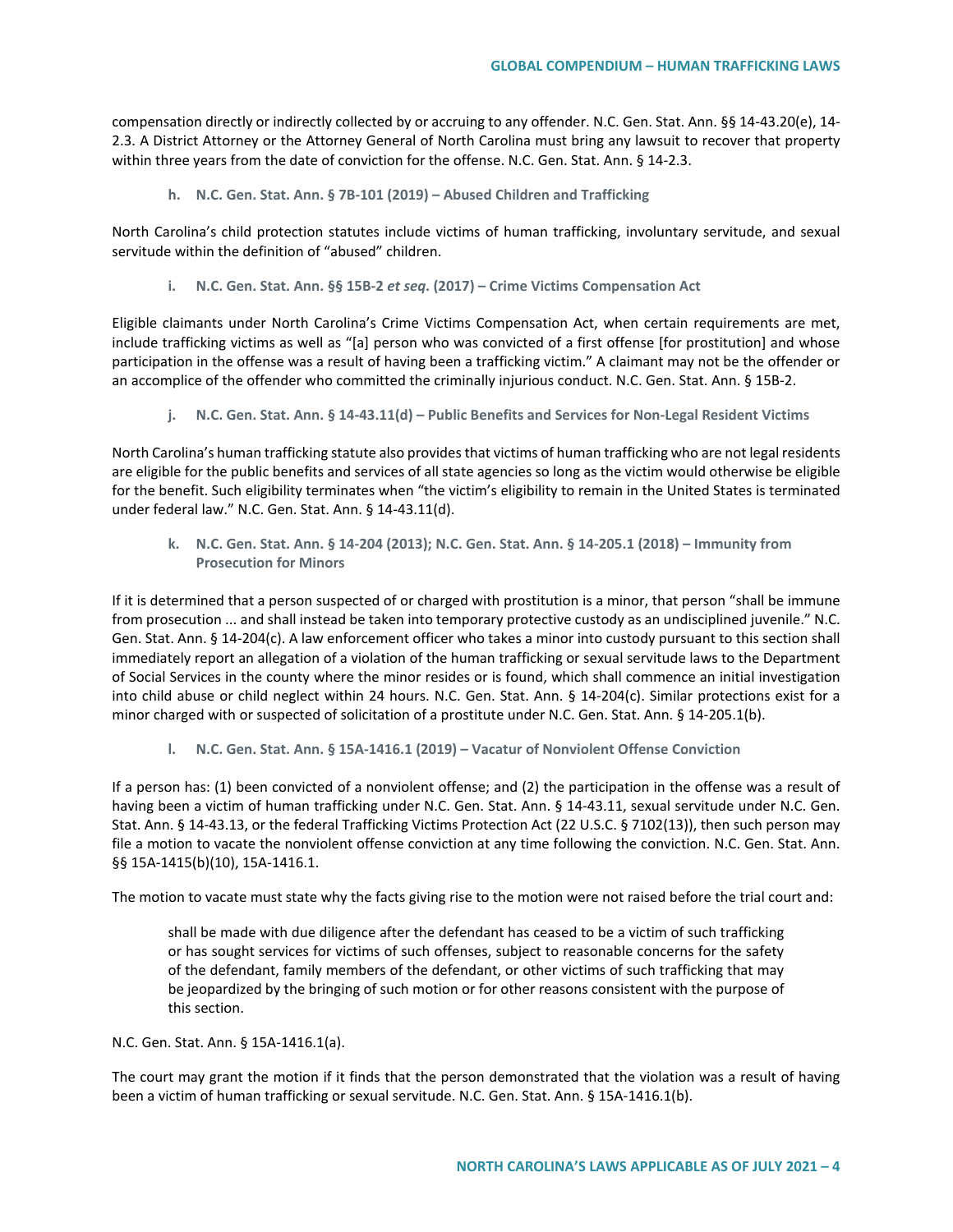**m. N.C. Gen. Stat. Ann. § 15A-145.9 (2019) – Expunctions of Certain Offenses Committed by Human Trafficking Victims**

With limited exceptions, a person who has been convicted of a nonviolent offense may file a petition in the court of the county where the person was convicted for expunction of the nonviolent offense from the person's criminal record. The petition will be granted if the court finds that the person was coerced or deceived into committing the offense as a direct result of having been a trafficking victim. N.C. Gen. Stat. Ann. § 15A-145.9(b).

**n. N.C. Gen. Stat. Ann. § 15A-830.5 (2019) – Victim's Rights**

Victims of crimes shall be treated with dignity and respect by the criminal justice system and are guaranteed certain rights to ensure proper treatment. It is the responsibility of the investigating law enforcement agency to provide these rights in writing to the victim. N.C. Gen. Stat. Ann. § 15A-831 (2019).

- **2. Online Child Sexual Exploitation and Child Pornography Offenses**
- N.C. Gen. Stat. Ann. § 14-190.16 First Degree Sexual Exploitation of a Minor

N.C. Gen. Stat. Ann. § 14-190.17 – Second Degree Sexual Exploitation of a Minor

N.C. Gen. Stat. Ann. § 14-190.17A – Third Degree Sexual Exploitation of a Minor

N.C. Gen. Stat. Ann. § 14-202.3 – Solicitation of Child by Computer or Certain Other Electronic Devices to Commit an Unlawful Sex Act

N.C. Gen. Stat. Ann. § 14-190.6 – Employing or Permitting Minor to Assist in Offense Under Article [Obscene Literature and Exhibitions]

**3. N.C. Gen. Stat. Ann. § 14-208.7 (2014) – Sex Offender Registry** 

State residents who have "reportable convictions," including human trafficking and sexual servitude, are required to register and maintain that registration for 30 years. N.C. Gen. Stat. Ann. §§ 14-208.6, 14-208.7.

## **B. Civil Liability Statutes**

- **1. N.C. Gen. Stat. Ann. § 14-43.18 (2019) – Civil Lawsuits**
	- **a. Summary**

A victim of human trafficking under N.C. Gen. Stat. Ann. § 14-43.11, involuntary servitude under N.C. Gen. Stat. Ann. § 14-43.12, or sexual servitude under N.C. Gen. Stat. Ann. § 14-43.13 may bring a civil lawsuit against a person who violates these provisions or a person who knowingly benefits, financially or by receiving anything of value, from participation in a venture which that person knew or should have known violates these provisions. N.C. Gen. Stat. Ann. § 14-43.18(a).

**b. Damages and Other Relief**

The victim may seek and the court may award any or all of several types of relief:

- (1) an injunction to enjoin continued violations;
- (2) compensatory damages, including the greater of
	- (i) the gross income or value to the defendant of the victim's labor; or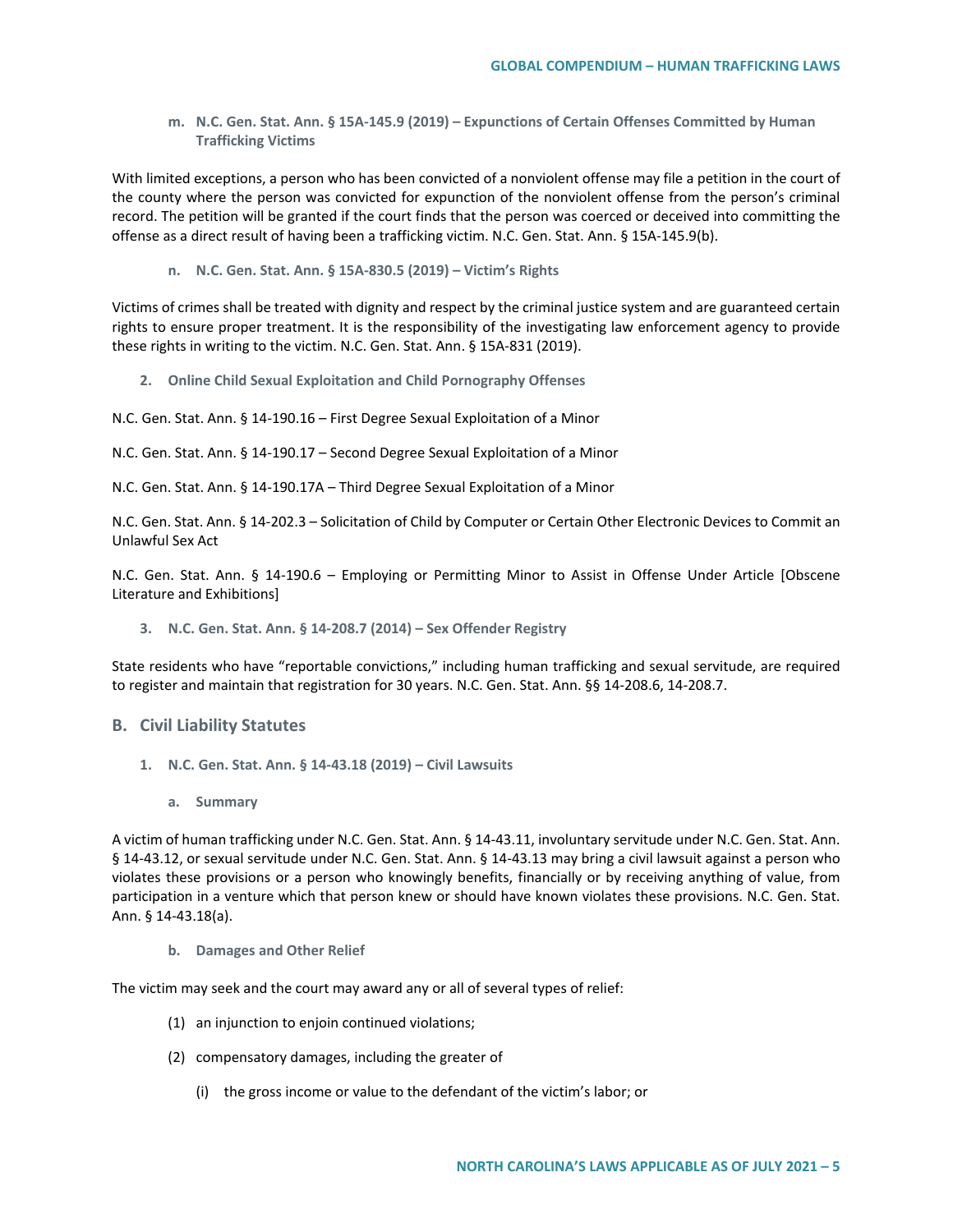- (ii) the value of the victim's labor as guaranteed under the Minimum Wage Law and overtime provisions of the Fair Labor Standards Act;
- (3) any costs reasonably incurred by the victim for medical care, psychological treatment, temporary housing, transportation, funeral services, and any other services designed to assist a victim recover from any injuries or loss resulting from a violation; and
- (4) general damages for economic loss.

N.C. Gen. Stat. Ann. § 14-43.18(b).

The court may also award the plaintiff's reasonable costs and expenses, including attorney's fees, of bringing a lawsuit pursuant to this section. If the court determines that the plaintiff's lawsuit is frivolous, it may award to the defendant and assess against the plaintiff the reasonable costs and expenses, including attorney's fees, of the defendant in defending the lawsuit. N.C. Gen. Stat. Ann. § 14-43.18(c).

**c. Statute of Limitations**

A civil lawsuit under this section must be commenced no later than 10 years after the claim arose, or 10 years after the victim reaches 18 years of age if the victim was a minor at the time of the alleged offense. N.C. Gen. Stat. Ann. § 14-43.18(e).

Any civil lawsuit under this provision shall be stayed while a criminal proceeding is pending, including investigation and prosecution and continuing until final adjudication, arising out of the same occurrence in which the plaintiff is the victim. N.C. Gen. Stat. Ann. § 14-43.18(d).

- **2. N.C. Gen. Stat. Ann. § 14-190.5A (2017) – Civil Lawsuits for Disclosure of Private Images**
	- **a. Summary**

A victim may bring a civil lawsuit against any person if:

- (1) The person knowingly discloses an image of another person with the intent to do either of the following:
	- a. Coerce, harass, intimidate, demean, humiliate, or cause financial loss to the depicted person.
	- b. Cause others to coerce, harass, intimidate, demean, humiliate, or cause financial loss to the depicted person.
- (2) The depicted person is identifiable from the disclosed image itself or information offered in connection with the image.
- (3) The depicted person's intimate parts are exposed or the depicted person is engaged in sexual conduct in the disclosed image.
- (4) The person discloses the image without the affirmative consent of the depicted person.
- (5) The person obtained the image without consent of the depicted person or under circumstances such that the person knew or should have known that the depicted person expected the images to remain private.

N.C. Gen. Stat. Ann. § 14-1905A(g).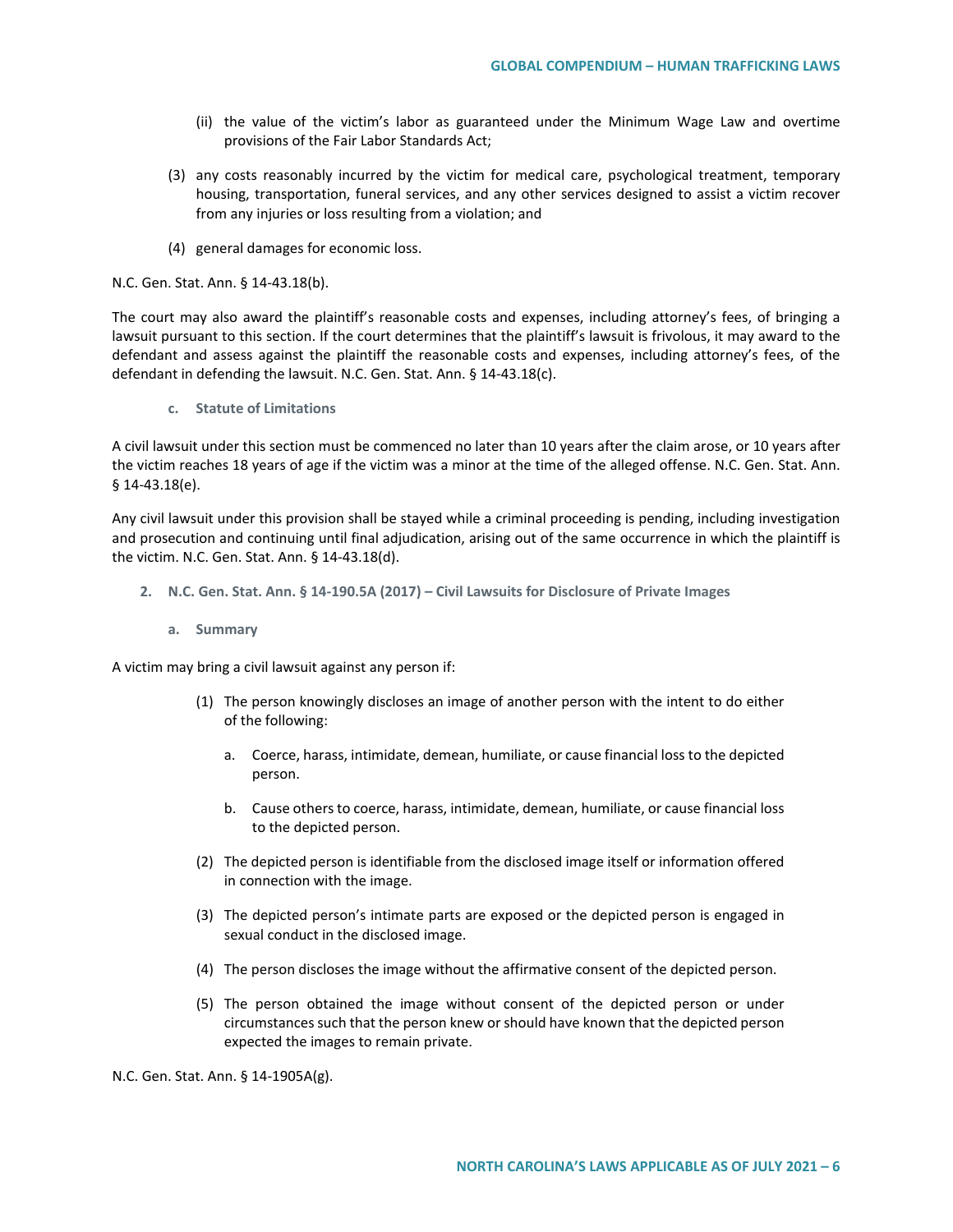#### **b. Damages**

In addition to a court order to destroy the disclosed image, the victim may recover actual damages (computed at USD 1,000 per day for each day of the violation or USD 10,000, whichever is higher), punitive damages, and reasonable attorney's fees and costs. N.C. Gen. Stat. Ann. § 14-1905A(g)(1)–(3).

**c. Statute of Limitations**

A lawsuit under this statute must be brought no later than one year after the initial discovery of the disclosure, and it may not be brought more than seven years from the most recent disclosure of the private image. N.C. Gen. Stat. Ann. § 14-1905A(g).

# **C. Additional Statutes Specific to Human Trafficking**

**1. N.C. Gen. Stat. Ann. § 95-25.22 (1991) – Wage and Hour Act**

An aggrieved employee may bring a civil lawsuit to recover unpaid wages, including minimum wages and overtime wages. N.C. Gen. Stat. Ann. § 95-25.22(a)–(b). A prevailing employee is entitled to recover interest on the amount due, as well as liquidated damages if the employer's conduct was not in good faith. N.C. Gen. Stat. Ann. § 95- 25.22(a)–(a1). Additionally, the court may award costs and attorney's fees to successful plaintiffs. N.C. Gen. Stat. Ann. § 95-25.22(d).

More information is available at: [https://www.labor.nc.gov/workplace-rights/employee-rights-regarding-time](https://www.labor.nc.gov/workplace-rights/employee-rights-regarding-time-worked-and-wages-earned/how-file-wage-complaint)[worked-and-wages-earned/how-file-wage-complaint.](https://www.labor.nc.gov/workplace-rights/employee-rights-regarding-time-worked-and-wages-earned/how-file-wage-complaint)

**2. N.C. Gen. Stat. Ann. § 7A-354 (2019) – North Carolina Human Trafficking Commission**

North Carolina established a commission to create programs to counter human trafficking, to facilitate research on human trafficking, and to inform law enforcement personnel about human trafficking.

**3. N.C. Gen. Stat. Ann. § 15C-3 (2007) – Address Confidentiality Program**

A victim of human trafficking may apply to use a confidential address.

**4. N.C. Gen. Stat. Ann. §§ 14-202.13, 18B-1003, 19-8.4, 90-632.19, 131E-84.1, 143B-348, 143B-431.3 (2018) – Human Trafficking Public Awareness Sign**

Certain businesses and locations (adult establishments, permittees, nuisances where obscene or lewd matter is involved, massage and bodywork establishments, hospital emergency rooms or departments, JobLink or centers under its authority offering employment or training services, transportation centers, rest areas, and welcome centers) must prominently display a public awareness sign created by the North Carolina Human Trafficking Commission that contains the National Human Trafficking Resource Center hotline information.

**5. N.C. Gen. Stat. Ann. § 115C-375.20 (2019) – Child Sexual Abuse and Sex Trafficking Training Program for School Personnel**

Each local board of education must adopt a child sexual abuse and sex trafficking training program.

## **D. Significant Cases**

No significant cases regarding North Carolina's human trafficking statutes were found.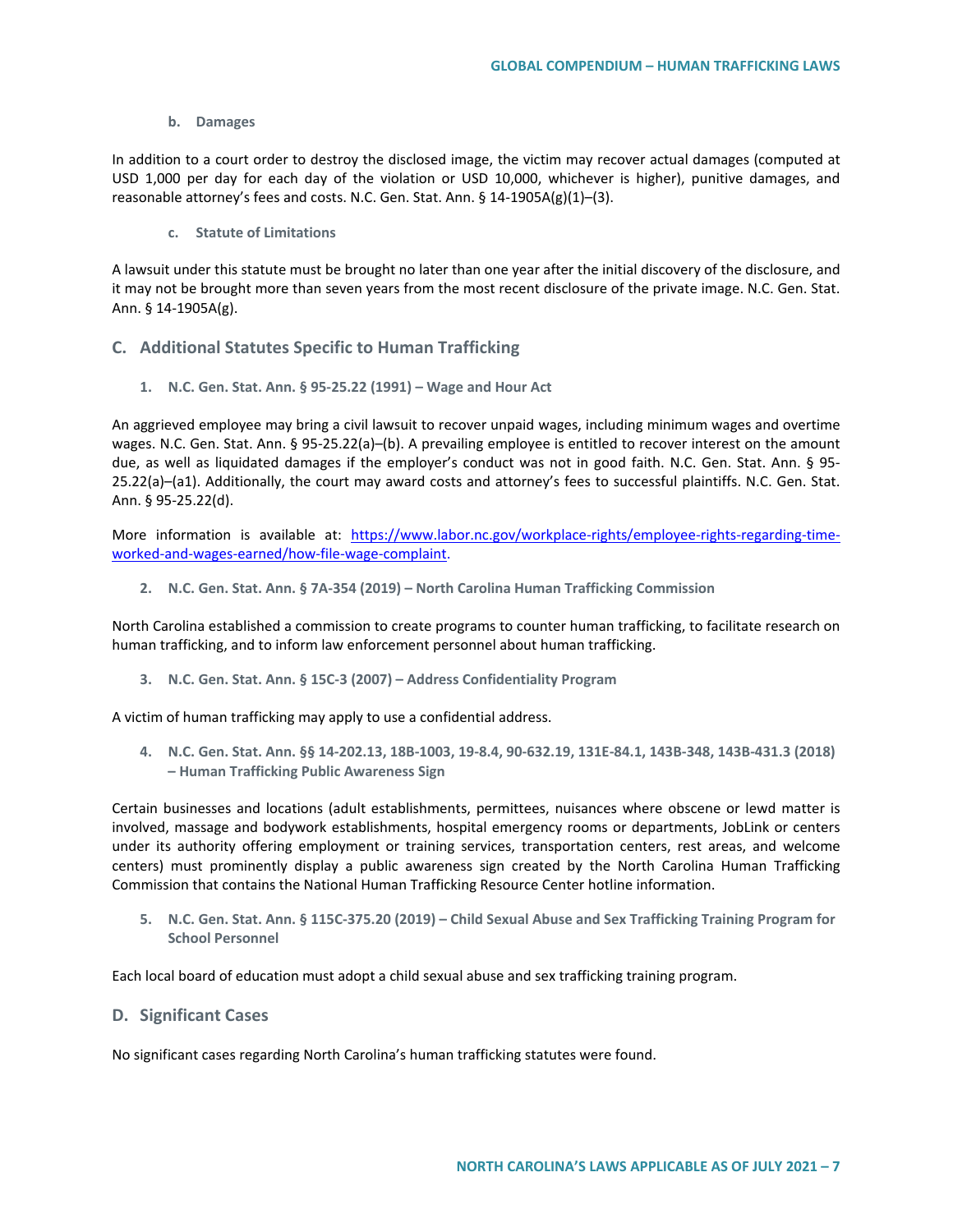# **E. Academic Research/Papers**

Kelly Twedell, *Collaborative Efforts Produce Success: Supporting Survivors and Prosecuting Traffickers*, 71 S.C. L. Rev. 675 (2020).

**F. Resources**

Charlotte Mecklenburg Human Trafficking Task Force: <https://www.justice.gov/usao-wdnc/human-trafficking/task-force>

Eastern North Carolina Stop Human Trafficking: [https://encstophumantrafficking.org](https://encstophumantrafficking.org/)

National Human Trafficking Hotline (North Carolina): <https://humantraffickinghotline.org/state/north-carolina>

North Carolina Coalition Against Human Trafficking: <https://www.nccaht.org/>

North Carolina Human Trafficking Commission: <https://www.nccourts.gov/commissions/human-trafficking-commission>

Project No Rest:

<https://www.projectnorest.org/>

- Shared Hope International, North Carolina Report Card (2019): [https://sharedhope.org/PICframe9/reportcards/PIC\\_RC\\_2019\\_NC.pdf](https://sharedhope.org/PICframe9/reportcards/PIC_RC_2019_NC.pdf)
- Shared Hope International, North Carolina Analysis and Recommendations (2019): [https://sharedhope.org/PICframe9/analysis/PIC\\_AR\\_2019\\_NC.pdf](https://sharedhope.org/PICframe9/analysis/PIC_AR_2019_NC.pdf)

North Carolina Department of Administration: [https://ncadmin.nc.gov/advocacy/women/human-trafficking/what-human-trafficking#human-trafficking](https://ncadmin.nc.gov/advocacy/women/human-trafficking/what-human-trafficking#human-trafficking-laws)[laws](https://ncadmin.nc.gov/advocacy/women/human-trafficking/what-human-trafficking#human-trafficking-laws)

U.S. Department of Health & Human Services, *North Carolina: Efforts to Combat Trafficking* (2017): [https://nhttac.acf.hhs.gov/sites/default/files/2019-](https://nhttac.acf.hhs.gov/sites/default/files/2019-06/north_carolina_profile_efforts_to_combat_human_trafficking.pdf) [06/north\\_carolina\\_profile\\_efforts\\_to\\_combat\\_human\\_trafficking.pdf](https://nhttac.acf.hhs.gov/sites/default/files/2019-06/north_carolina_profile_efforts_to_combat_human_trafficking.pdf)

**Disclaimer:** The codes, laws, and other information cited in this summary may not contain the most recent versions of such information and provide certain information available as of the month and year cited at the bottom of each page. We make no warranties or guarantees about the accuracy, completeness, or adequacy of the information contained in this summary or the information linked to in this summary. Please check official sources.

This summary should not be construed as legal advice on any specific facts or circumstances. The contents are intended only for general information purposes and may not be quoted or referred to in any other publication or proceeding. The provision of this information does not constitute an attorney-client relationship. Any views set forth